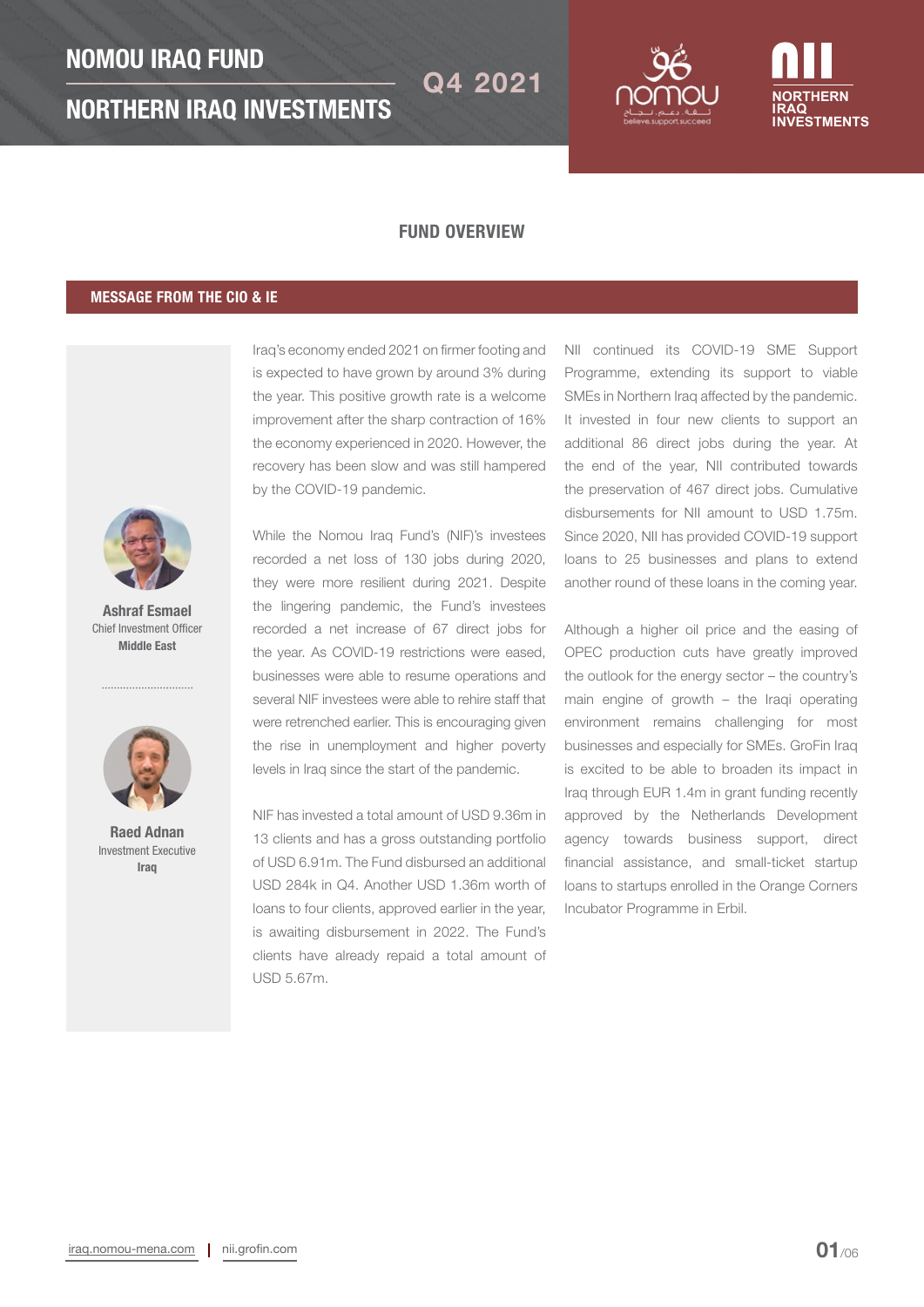Q4 2021

# NORTHERN IRAQ INVESTMENTS

PORTFOLIO

## **OVERVIEW**

| As at Q4 2021                    | <b>NIF</b>       | <b>NII</b>       |
|----------------------------------|------------------|------------------|
| Total disbursement to SMEs       | <b>USD 9.36M</b> | <b>USD 1.75M</b> |
| Total portfolio balance          | <b>USD 6.9M</b>  | <b>USD 1.09M</b> |
| Total number of SMEs invested in | 13               | 26               |
| During Q4 2021                   |                  |                  |
| New SMEs invested in             | 0                | 0                |
| Value of disbursement to SMEs    | <b>USD 238K</b>  | n                |

## PARTNER SPOTLIGHT

## ORANGE CORNERS

GroFin Iraq is excited to broaden its impact in Iraq through EUR 1.4m in grant funding approved by the Netherlands Development agency towards business support, direct financial assistance, and small-ticket loans to startups enrolled in the Orange Corners Incubator Programme in Erbil. Orange Corners is managed by the Netherlands Enterprise Agency, at the request of the Dutch Ministry of Foreign Affairs. Each Orange Corner is initiated by a local Dutch Embassy and in close corporation with local partners. Orange Corners Erbil is currently managed by MSelect.

GroFin Iraq will offer skills workshops and one-on-one coaching sessions to nearly 100 entrepreneurs enrolled at the Orange Corners Incubation centre, after which 18 incubatees will be chosen to receive financial assistance and continued business support for a period of 12 months. This project will allow GroFin to leverage its experience in supporting SMEs in Iraq to further catalyse funding and support to this sector, which remains critical to job creation in the country.

*As at Q4 2021*

29%

Manufacturing 36%

Professional (Technical & Engineering) Services

8%

Construction

13%

**Telecommunications** 

2% Education

2% Healthcare

**Transportation** & Storage

 $1%$ 

5% Activities

4% Accommodation & Food Services

Wholesale & Retail trade

DISBURSEMENT BY SECTOR - NIF & NII

*"GroFin was founded based on the belief that entrepreneurs need more than money to successfully grow their businesses. We are proud to be part of a project that recognises this and will enable us to advise and guide an even greater number of Iraqi entrepreneurs to start and grow businesses that create sustainable livelihoods for Iraqis."* 





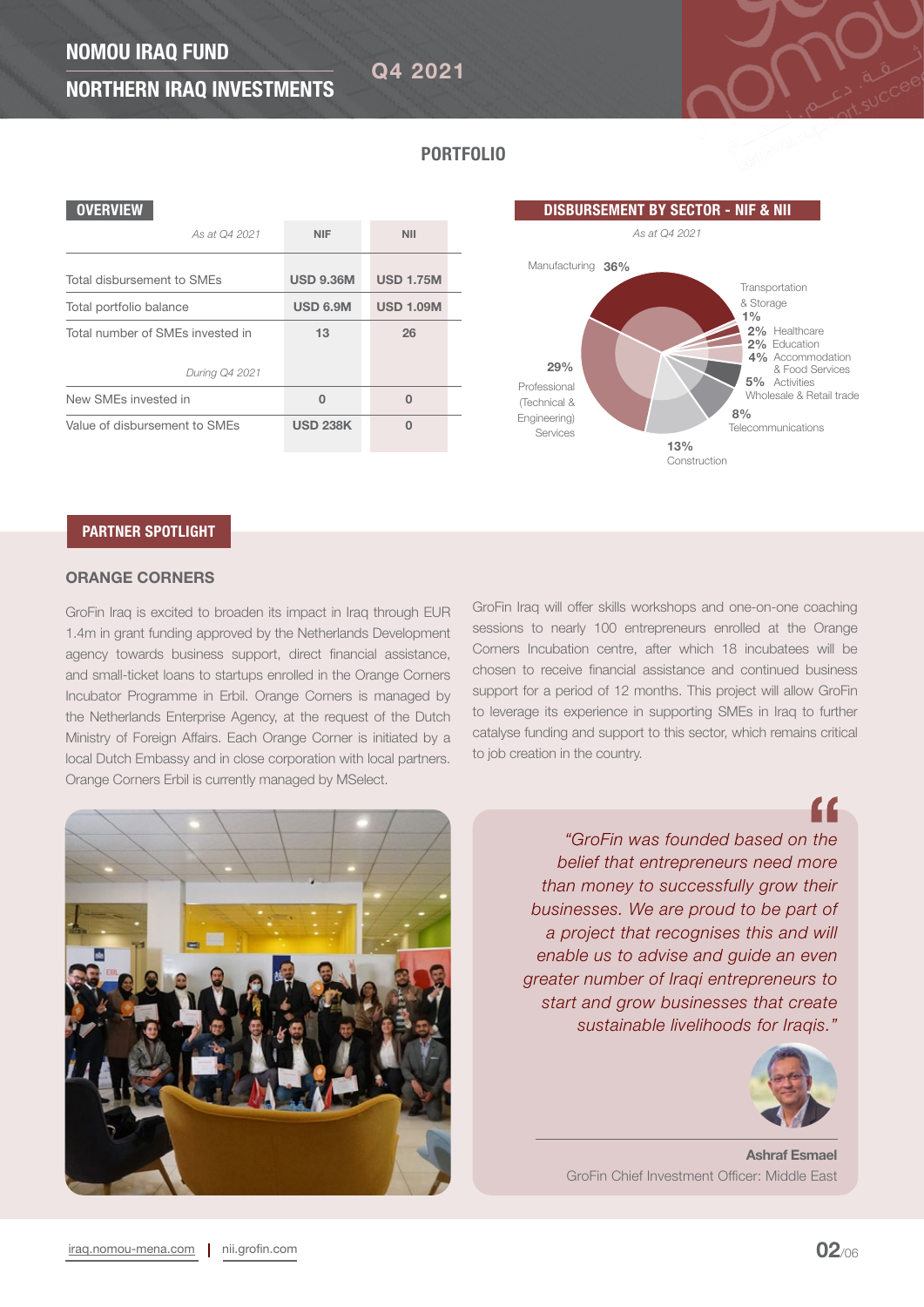# NOMOU IRAQ FUND

Q4 2021

# NORTHERN IRAQ INVESTMENTS

**CLIENT STORY CLIENT STORY CLIENT STORY** 

## BUSINESS SUPPORT

## **OVERVIEW**

| As at Q4 2021                                                  | <b>NIF</b> | NII |
|----------------------------------------------------------------|------------|-----|
| Entrepreneurs who received<br>pre-investment business support  | 89         | 55  |
| Entrepreneurs who received<br>post-investment business support | 13         | 26  |
|                                                                |            |     |

## Alikseer Althahabi

Abdul Ameer Farhan and Fadi Aljabry founded Alikseer Althahabi to produce decorative products like doors, fences, and window frames for use in construction. This father and son team of entrepreneurs recognised that using modern imported equipment could give them a competitive advantage by producing higher quantities and higher quality products, at a lower cost.

They spent around USD 1m to secure this equipment and began developing a production facility in Basra's free zone. However, to complete the project, they needed additional funding to increase inventory levels, make further improvements to the plant, and purchase a generator and vehicle to transport products. But as their business was considered a startup, Abdul tried to obtain financing from banks without success.

*"I invested all my money in this project and my son left his life in Germany to come back to Iraq to be a part of it. When I was looking for finance and with all the other challenges, we almost lost hope. But we decided to keep fighting to get our project off the ground and that would not have happened without GroFin's support."* 

In September 2020, the Nomou Iraq Fund extended a loan of USD 180k to Alikseer and the business could finally commence its operations. It produces both finished products to be sold directly to homeowners and building contractors, as well as semi-finished products to be sold to metal workshops. Although the COVID-19 pandemic has weighed down initial sales, the business has slowly started to build up its revenues and its current sales levels are higher than projected.

#### BUSINESS SUPPORT

GroFin's business support to Alikseer has included advice on financial management, such as supporting the entrepreneurs to implement an accounting system and regularly analysing the financial performance of the business with them. GroFin has regular discussions with the entrepreneurs on sales and marketing, providing them with new ideas and suggestions to improve sales.

*"GroFin is providing us with continuous business support, including financial analysis and marketing and sales advice. This helped us to have a better understanding of our company's position in the market and our plans to expand and increase our sales."*

## BENEFICIARY SPOTLIGHT

Alikseer currently employs 8 people. Abdul Husaain Saied had been working with the entrepreneurs on a part-time basis since 2017. When production started in 2020, he joined the business as a full-time maintenance specialist. Abdul supports his wife and five children.

*"Having a full-time job is much better than doing part-time jobs, where no continuity is guaranteed. This job security has made my life better and happier and helps me provide a better life for my family."*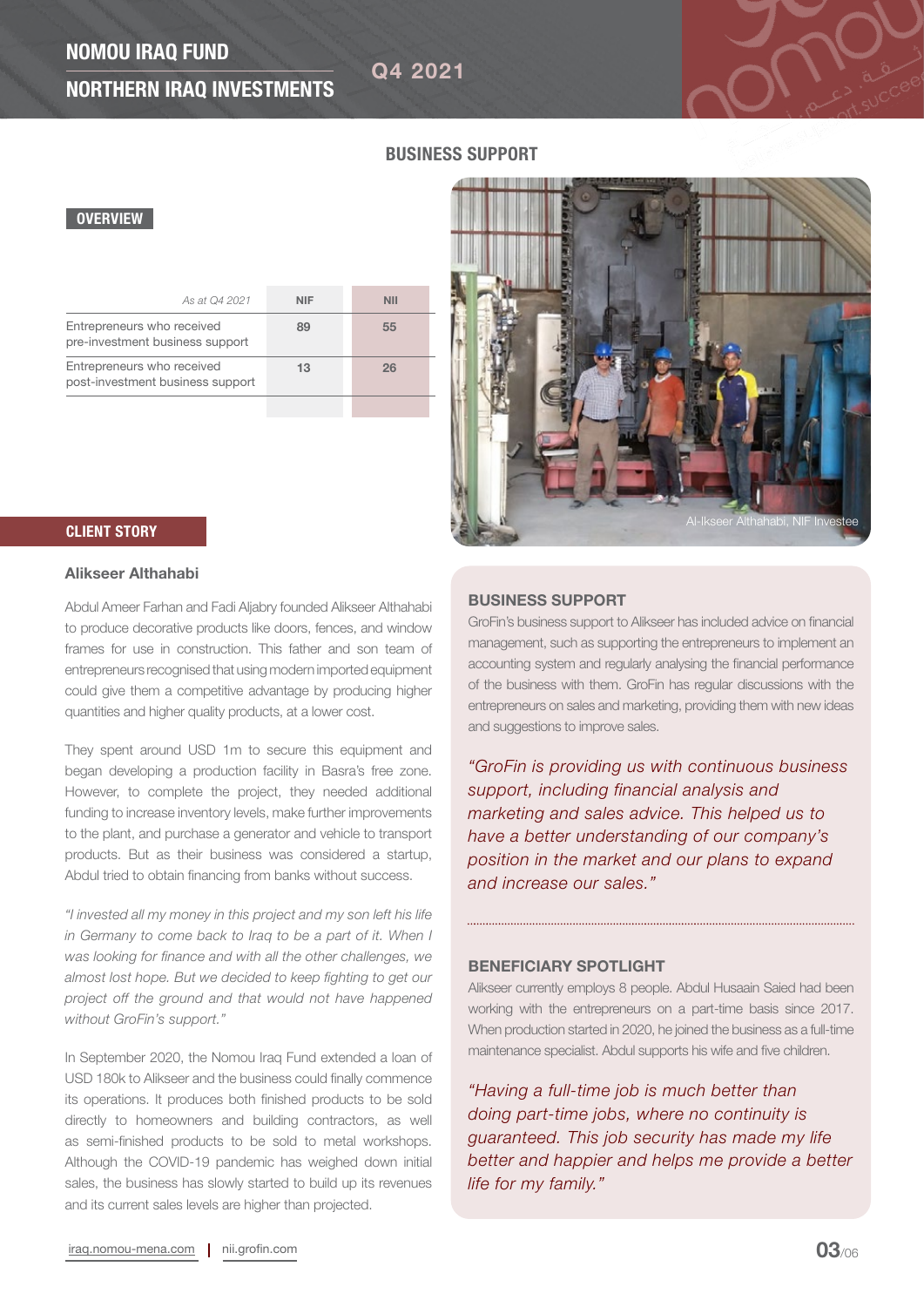## NOMOU IRAQ FUND

NORTHERN IRAQ INVESTMENTS

## SOCIAL MEDIA



Q4 2021

## USAID social media training

The GroFin Marketing team attended two online training workshops facilitated by USAID. The first workshop focused on social media management for organic growth and shared best practices on cultivating a robust online presence. The second workshop taught participants how to create compelling content, providing tips and inspiration for creating visual stories that stand out from the myriad of posts appearing on people's social media feeds every day. The session also shared best practices for conducting interviews to get the information from

beneficiaries to tell well-rounded stories and steps for developing successful videos. The purpose of the workshops was to equip USAID's partners to increase the visibility of their social media platforms and to guide them on producing content that can be shared on USAID's platforms. Through engaging with the USAID Communications team and following their guidance, two GroFin clients have featured in posts on the USAID Iraq Facebook page. This page has nearly 180,000 followers.

| <b>OVERVIEW</b>                               |            |            |  |
|-----------------------------------------------|------------|------------|--|
| As at 04 2021                                 | <b>NIF</b> | <b>NII</b> |  |
| Total jobs sustained                          | 760        | 630        |  |
| Direct jobs sustained                         | 565        | 467        |  |
| Total livelihoods sustained                   | 3,800      | 3,150      |  |
| Direct jobs sustained per<br>USD 1M disbursed | 60         | 267        |  |

## IMPACT

Empowering Youth Employment in Iraq

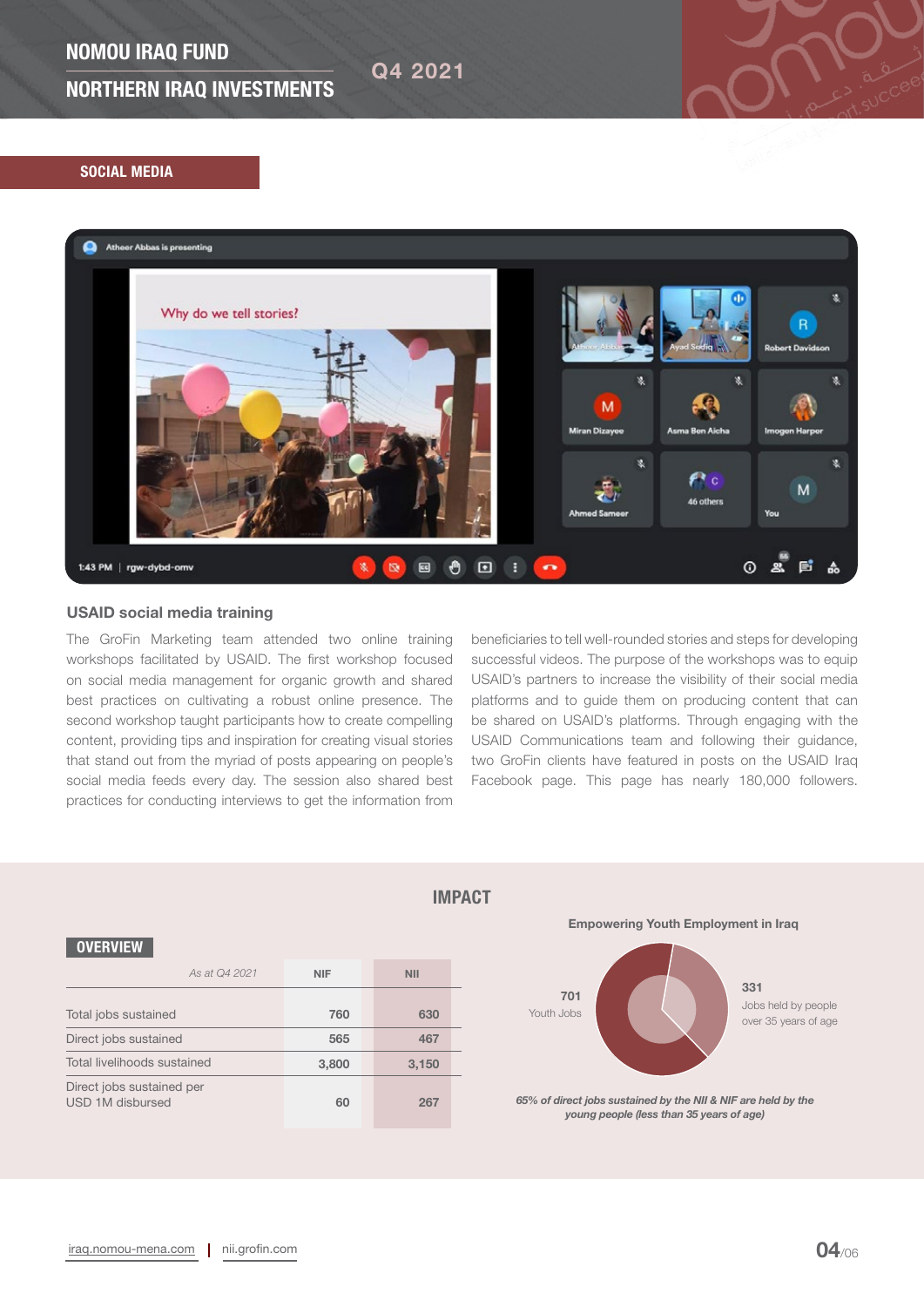#### ECONOMIC CONTEXT

• Iraq's economy is estimated to have grown by 3% in 2021 after contracting by 16% in 2020 when it was dealt a double blow by the COVID-19 pandemic and sharp fall in oil prices. The recovery remained slow in 2021 and was held back by intermittent spikes in new COVID-19 cases, deteriorating public service delivery (including widespread electricity cuts), and intensifying climate change shocks such as historically low rainfall which caused water shortages.

Q4 2021

- It is estimated that the pandemic pushed 4.5 million Iraqis below the poverty line and increased the employment challenges in the country. Iraq's unemployment rate has risen to 13.74%, compared to 12.76% before the pandemic. Reports indicate that almost one-quarter of Iraqi citizens who were employed in the past were permanently laid off during COVID-19 lockdowns, with 36% of this group aged between 18 and 24 years.
- Almost all businesses in Iraq reported an average reduction of 23% in revenue during 2020. While revenues began to slowly recover in 2021, they hovered around 60% of pre-COVID levels. In a study of over 700 SMEs surveyed across 15 governorates, 80% of SME owners indicated they had resorted to debt to keep their businesses operational. On average, SME owners had to lay off at least two employees because of financial distress.
- The International Monetary Fund (IMF) expects Iraq's GDP to grow by around 8% to 10% in 2022. The country's economic recovery is expected to continue over the medium term, albeit subject to considerable downside risks. These risks include oil market volatility, the evolution of the COVID-19 pandemic, and the vaccination rollout.



## COVID-19 IMPACT ON NIF'S AND NII'S PORTFOLIO

- While the Nomou Iraq Fund's (NIF) recorded a net loss of 130 jobs during 2020, investee businesses were able to show more resilience during 2021 despite the lingering effects of the pandemic on the local economy. As COVID-19 restrictions were eased, businesses were able to resume operations and several NIF investees were able to rehire staff that were retrenched in the previous year.
- In 2021, NIF recorded a net increase of 67 direct jobs. The Fund's impact remained steady during Q4, and it recorded a net increase of four direct jobs.
- At the end of Q4, NIF sustained 565 direct jobs. This figure includes 58 (10%) jobs held by women, 301 (51%) by the youth, and 259 (46%) by unskilled/semi-skilled workers. The Fund sustains a total of 760 direct and indirect jobs and supports over 3,800 livelihoods. Cumulatively, it sustains 60 direct jobs per USD 1m disbursed – slightly fewer than the target of 62 direct jobs per USD 1m set for 2021.
- NII continued its COVID-19 SME Support Programme, extending its support to viable SMEs in Northern Iraq affected by the pandemic. It invested in four new clients to support an additional 86 direct jobs during the year.
- At the end of Q4, NII contributed towards the preservation of 467 direct jobs. This includes 119 jobs (25%) held by women, 400 (86%) by the youth, and 174 (37%) by unskilled and semi-skilled workers.
- NII sustains a total of 630 direct and indirect jobs and supports over 3,150 livelihoods. SMEs funded through this programme have also directly supported nearly 240 other small businesses across their value chains (including suppliers, distributors and service providers).